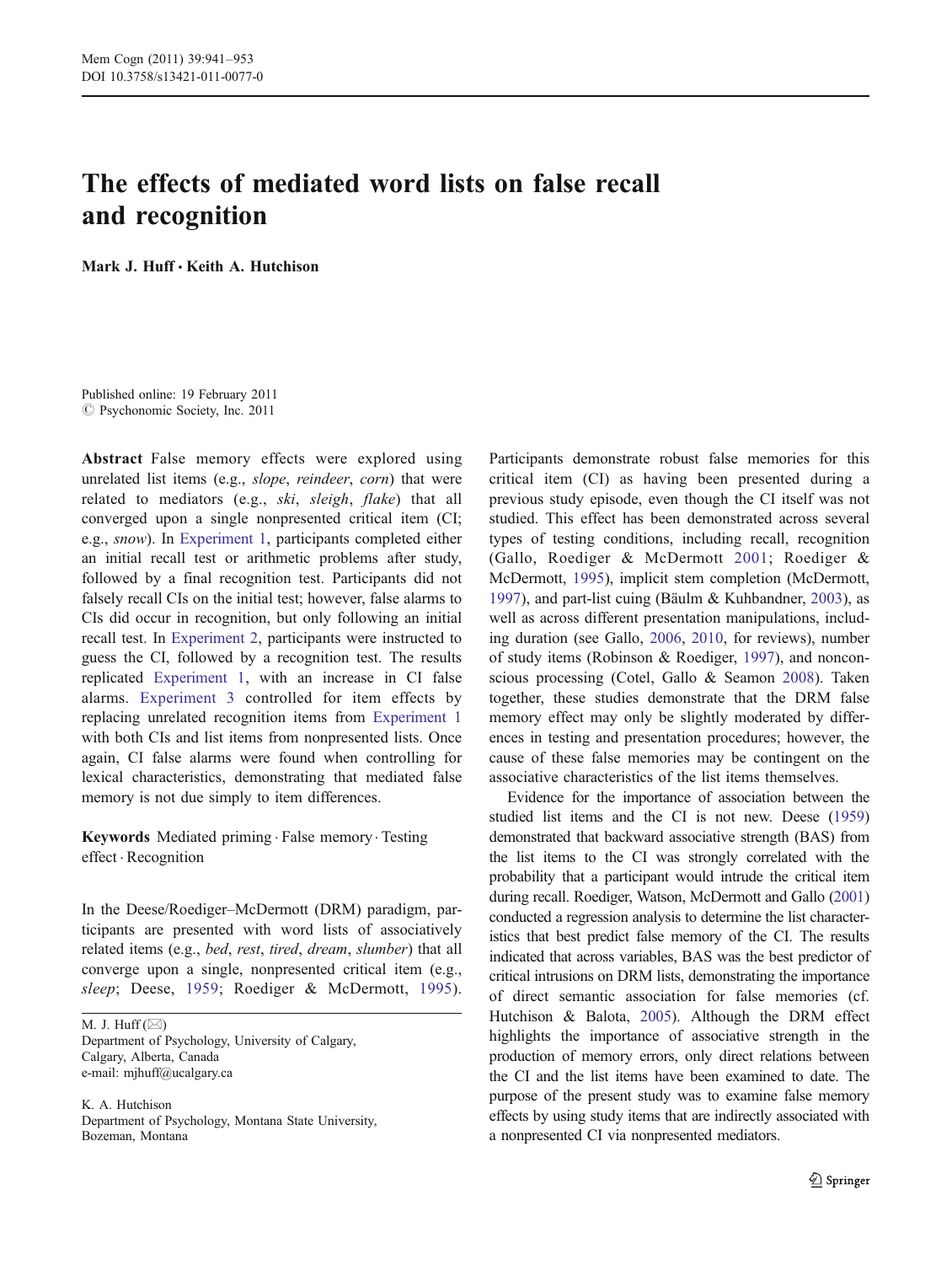Evidence for the influence of indirectly associated words on target recognition has been demonstrated through research examining semantic priming. The semantic priming effect refers to the finding that participants are faster to respond to a word (e.g., table) if it was preceded by a related word (e.g., *chair*) than if it was preceded by an unrelated word (e.g., pencil; Meyer & Schvaneveldt, [1971](#page-12-0); Neely, [1977\)](#page-12-0). In mediated priming experiments, participants respond to word items (e.g., beach) that are indirectly related to a preceding prime (e.g., box) through a nonpresented mediator (e.g., sand). The main finding of these experiments is that, similar to semantic priming, participants are faster at responding to targets following primes related via a mediator (e.g.,  $beach-box$ ) than to targets following unrelated primes (e.g., *fence–box*). Mediated activation is typically explained through the spreading activation model (Collins & Loftus, [1975\)](#page-12-0). According to spreading activation, when a concept becomes activated, this activation not only spreads to directly related concepts, but also to indirectly related concepts (Balota & Lorch, [1986;](#page-11-0) Chwilla & Kolk, [2002;](#page-12-0) McNamara & Altarriba, [1988](#page-12-0)). Priming effects occurring over one or more associative steps have, until recently, been considered some of the best evidence for a spreading activation theory of semantic priming (Hutchison, [2003](#page-12-0)); however, more recent data have suggested that the spreading activation account alone may not be able to explain all mediated effects, with some results supporting an additional integration or semantic matching account (cf. Hutchison & Davis, [2010](#page-12-0); Jones, [2010\)](#page-12-0).

A critical question when researching episodic false memory effects is whether the increase in false memory for nonpresented items occurs because of lexical associative activation from the studied items to the CI or because of gist extraction—the extraction of meaning from the list items that facilitates processing of the nonpresented CI. The notion that the organization of conceptual representations plays a large role in memory performance is well established. For example, Bousfield [\(1953](#page-11-0)) reported that when participants studied a word list of random items, subsequent free recall tests were often organized such that items would be grouped by a related category. Similarly, Miller ([1956](#page-12-0)) suggested that combining list items in categorizable "chunks" could increase the relatively limited capacity of short-term memory. Categorically related stimuli also tend to influence recall performance, with participants recalling a greater number of items when studying related word lists as opposed to unrelated word lists (cf. Rabinowitz, Craik & Ackerman, [1982](#page-12-0)). These effects occur even when item characteristics such as frequency, word length, concreteness, familiarity, and imageability are controlled (Huff, Meade & Hutchison, [under](#page-12-0) [review](#page-12-0)). Taken together, semantic organization appears to

improve memory; however, this organization could come at a cost if individuals produce a plausible, semantically similar item that was not presented during study.

Fuzzy-trace theory (Brainerd & Reyna, [1990\)](#page-11-0) accounts for such organization-based false memories by reference to verbatim and gist representations. For example, when an individual is presented with the word "tired," a verbatim representation is stored, consisting of specific presentation details of the word itself, as well as a gist representation containing the overall meaning of the word, "lack of energy." Because false memories would not possess a verbatim representation, the manifestation of false memories is presumably due to the stored gist representation being retrieved at recall. The powerful DRM effect emerges because the meaning of the nonpresented CI is similar to several gist representations stored during encoding of the list (Brainerd & Reyna, [2002\)](#page-11-0).

A strength of the fuzzy-trace theory is its ability to predict long-term false memories. Specifically, DRM false memories can be long-lasting, with recall and recognition effects persisting months after study (Seamon et al., [2002\)](#page-12-0). Over a delay, verbatim traces fade at a faster rate than the gist traces. These persisting gist traces are responsible for the production of the CI. In contrast, implicit associative activation tends to be short-lived following a single item (Neely, [1977\)](#page-12-0) or even an entire DRM list (Meade, Watson, Balota & Roediger [2007;](#page-12-0) but see Tse & Neely, [2005\)](#page-12-0), predicting an absence of DRM false memories following a delay. In order to account for this discrepancy, Meade et al. [\(2007](#page-12-0); see also Hutchison & Balota, [2005](#page-12-0)) hypothesized that participants engage in retrieval-mode processing (Tulving, [1983\)](#page-12-0) after a delay, during which the deliberate attempt to retrieve items from episodic memory causes reactivation of the associative network encoded during study.

The greatest problem in trying to separate the contributions of gist extraction versus associative spreading activation when studying DRM false memories is that BAS and similarity in meaning are highly confounded. Associated items share a variety of semantic relations, and strong associates tend to have a larger overlap in semantic features (Hutchison, [2003](#page-12-0)). As a result, higher-BAS lists may be more thematically consistent with the CI. In addition, Brainerd, Yang, Reyna, Howe and Mills [\(2008](#page-12-0)) found that high-BAS lists tend to have CIs that have been independently rated as more familiar and meaningful in Toglia and Battig's ([1978\)](#page-12-0) semantic word norms. Thus, it may have been these semantic characteristics of the critical items themselves, rather than BAS, that led to higher false memories in such lists.

In an attempt to separate these factors, Hutchison and Balota [\(2005](#page-12-0)) held BAS constant, while manipulating the number of meanings present in a study list. One set of items used were lists similar to those used in typical DRM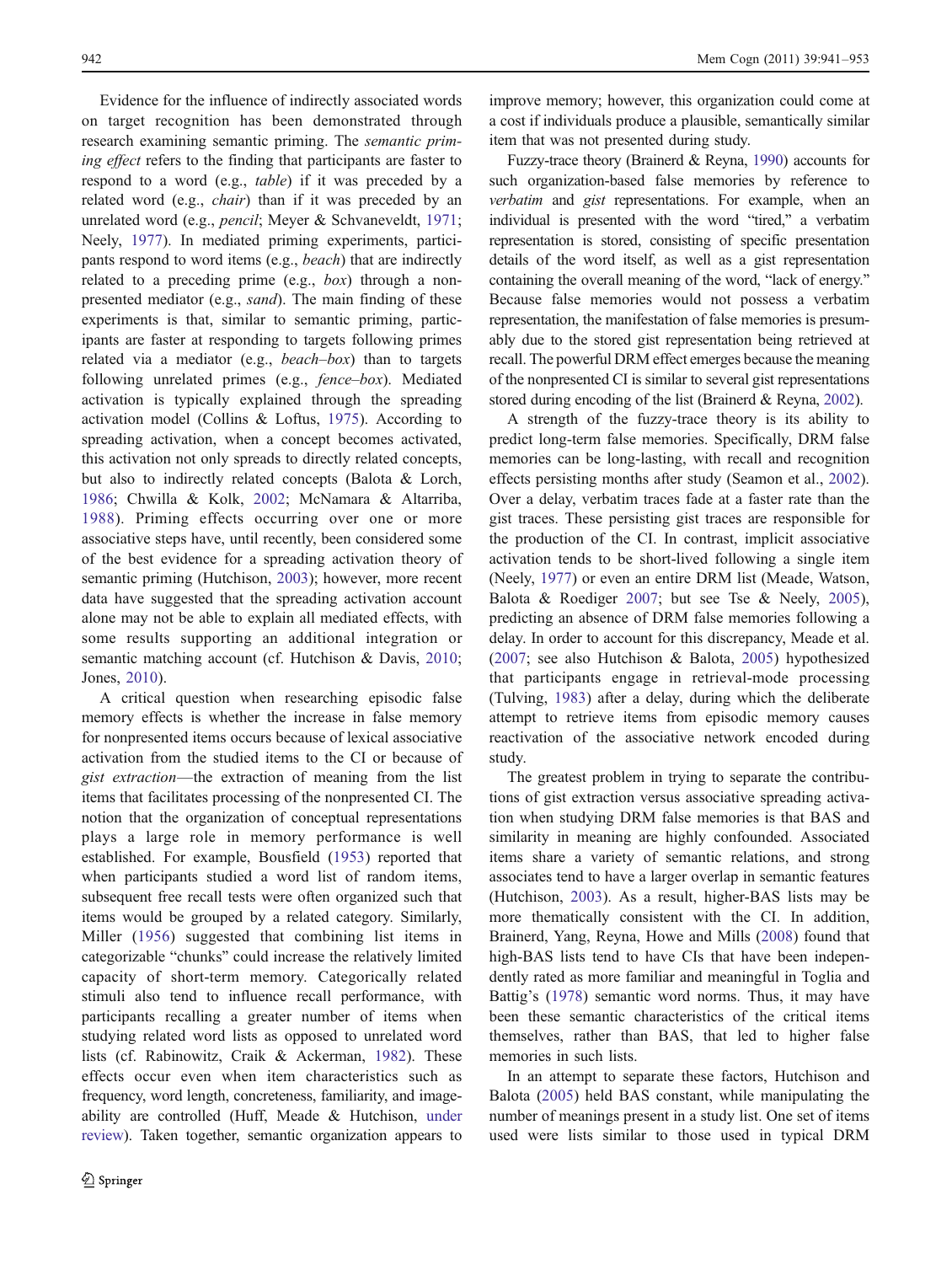<span id="page-2-0"></span>experiments, in which all items converge upon one nonpresented CI that has a single meaning. The other set of items were lists that each converged upon a single homograph CI (e.g., fall), but one half of the items converged upon one meaning of the homograph ("stumble"), and the other half converged upon the other meaning ("autumn"). The authors hypothesized that if false memories were due to gist extraction, false memories would increase along with increased list length for DRM-type lists, but not for homograph lists in which the additional items related to the second meaning. This is because adding the second meaning on homograph lists would conflict with the gist representation already formed from the first meaning. Conversely, if false memories were due to associative activation, the addition of items on DRM-type lists and the second meaning on homograph lists would increase false memories equally, because the corresponding associative strength would increase equally for both list types. The results indicated that when a second homograph meaning was studied, the increase in CI intrusions was identical to the increase in CIs when only one meaning was studied (i.e., DRM lists), supporting the associative activation over the gist extraction account.

Hutchison and Balota ([2005](#page-12-0)) also manipulated the consistency of meaning between list items by using homograph word lists that either were blocked or alternated by meaning. Thematic consistency and gist identifiability should have been greater when meanings were blocked, relative to when meanings were alternated. However, crossexperimental comparisons revealed that participants falsely recalled CIs at similar rates, regardless of whether homograph lists were blocked or alternated by meaning, despite a drop in veridical recall for alternated lists. Further, when participants were asked to judge CIs on how similar in meaning they were to items in a studied list, DRM items were judged as more similar than homograph items, despite no differences in false memories between the two item types. Thus, the authors concluded that the thematic consistency of meaning in studied lists does not appear to play a role in the occurrence of DRM false memories.

The present set of experiments also sought to separate gist- and association-based false memory representations, by using lists in which no relations were shared between the items, nor did the items share a common gist representation; instead, items were only indirectly related, through mediators that converged upon a single, nonpresented CI. If false recognition effects can occur in the absence of thematic consistency between items, gist extraction processes could not then account for false memory effects. In essence, by presenting participants with word items that are only related to a nonpresented CI through mediators, these experiments effectively tested associative-based false memory processes in the absence of gist-based strategic relational processing.

In the experiments reported here, we presented participants with study lists composed of word items directly associated with mediators that, in turn, all converged upon a single nonpresented CI. There was little to no association between list items themselves, and no direct association between a study item and the CI. In Experiment 1, participants studied items at two durations, followed by an immediate recall test or by arithmetic problems. At the end, participants completed a final recognition test over all studied lists. The critical research questions for Experiment 1 were whether there would be an increase in false alarms for CIs relative to new unrelated items and whether these false alarms would differ as a function of presentation duration and initial recall test. In [Experiment 2,](#page-4-0) we examined whether participants might become consciously aware of the mediated CIs during study, but choose not to report them during recall. In [Experiment 3](#page-6-0), we explored the possibility that increased false alarm rates for mediated CIs might be due solely to lexical characteristics within the items themselves. Results across all experiments demonstrated strong support for mediated false memory effects, and these effects were not due to conscious processing of CIs or item differences that occurred on the final recognition test. Furthermore, these experiments demonstrated support for association-based processes underlying false memory effects.

### Experiment 1

### Method

Participants Forty male and female undergraduates at Montana State University participated in exchange for partial completion of a research requirement for an introductory psychology course. All were native English speakers with normal or corrected-to-normal vision.

Materials Mediated triads (e.g., summer–winter–snow) were used to create 24 word lists (presented in the Appx.) composed of 8 items each using the Nelson, McEvoy and Schreiber [\(1999](#page-12-0)) word association norms. The mediated items were taken from Balota and Lorch ([1986\)](#page-11-0). These lists were constructed by generating 8 items (e.g., ski, sleigh, *flake*, ...) with high associative strength to a target word (e.g., snow). Using this list of 8 mediators, study list items were created by taking the word with the greatest associative strength to the mediator that did not also have an association to the target (e.g., *slope*, *reindeer*, *corn*,  $\dots$  ), producing unrelated 8-item word lists that were directly associated with a list of mediators that then converged upon a single nonpresented target. During study, these lists were blocked together in pairs to create 12 word lists, each 16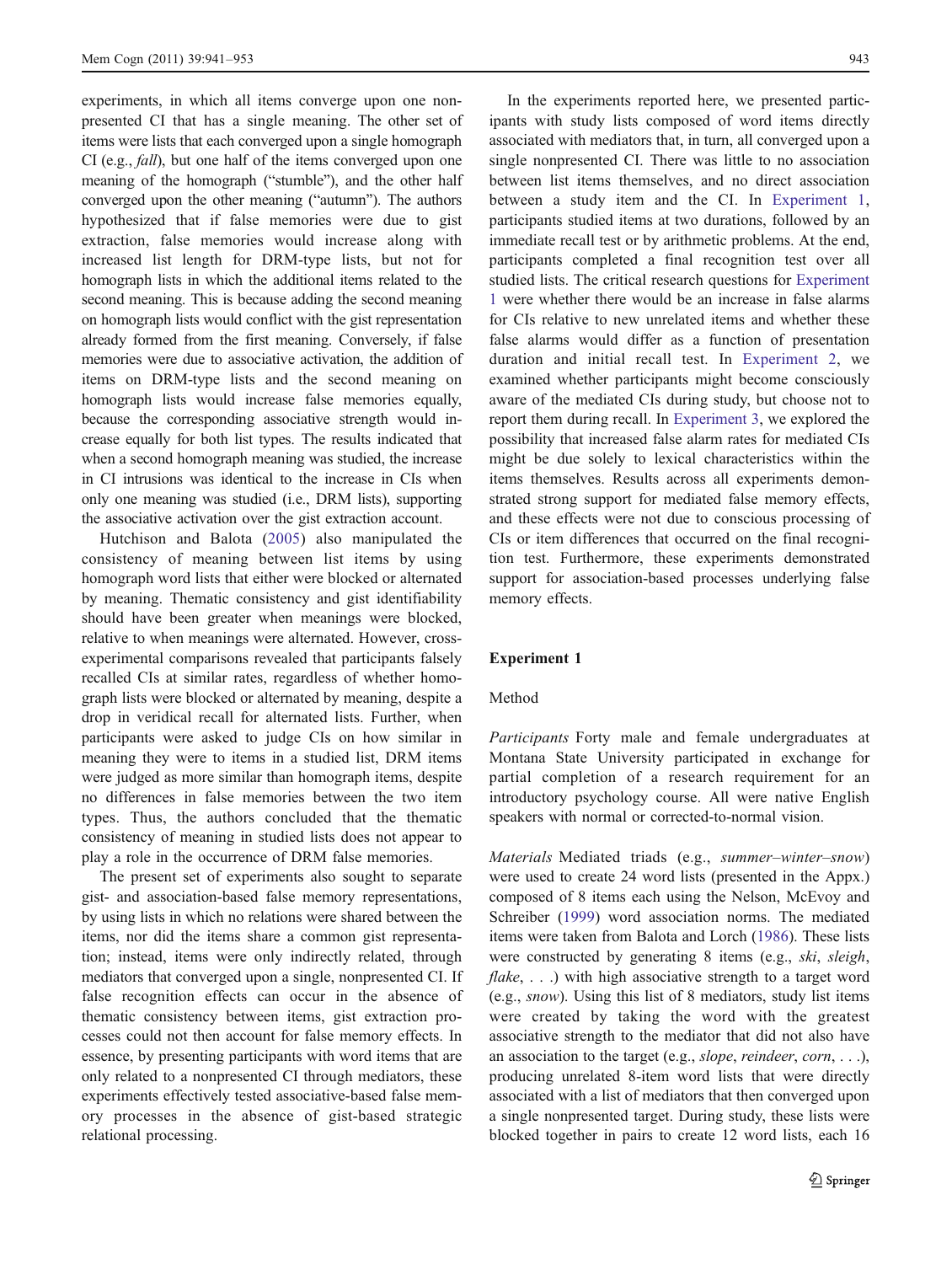items in length. Therefore, for each studied list, participants could potentially recall or recognize two critical nonpresented targets.

The final recognition tests were composed of 1 critical item, 2 list items, and 3 unrelated nonpresented words from each 8-item study list, resulting in a total of 144 recognition items. These items were split into two groups to form two 72-item recognition tests that were each presented at the end of the first and second halves of the experiment. Unrelated test items were selected using the English Lexicon Project database (Balota et al. [2007](#page-11-0)) and were matched to list items based on average word length and logarithmic frequency of occurrence in the English language via the Hyper Analogue to Language database (Lund & Burgess, [1996\)](#page-12-0).

Procedure All stimuli were presented and the recognition test was completed using E-Prime software (Schneider, Eschman & Zuccolotto [2002\)](#page-12-0). Each participant was tested individually and was seated approximately 60 cm away from a VGA monitor. Participants were presented with instructions on the monitor that were read by the experimenter to the participant. Participants were informed that they would be presented with a list of words at either a 500 ms or a 3,000-ms duration and that their task would be to attend to each item in preparation for a later memory test. The interstimulus interval (ISI) for each list was 500 ms. The 500- and 3,000-ms list durations were counterbalanced across participants. Following the presentation of each word list, participants then completed either a recall test on a separate sheet of paper or arithmetic problems for 60 s. Following six study–test/arithmetic trials, participants completed a 72-item old/new judgment recognition test in which they were informed to respond quickly but without compromising accuracy.

Following the recognition test, participants repeated the same procedure with six new study lists, followed by another final recognition test. Following the completion of the second recognition test, all participants were fully debriefed and awarded credit for participation. A typical experimental session lasted approximately 40 min.

Design The experiment utlized a 2 (presentation duration: 500 vs. 3,000 ms)  $\times$  2 (initial test: recall vs. arithmetic)  $\times$  3 (recognition item type: studied vs. critical vs. unrelated) mixed design with duration and item type as within-subjects variables and initial test as a between-subjects variable.

# Results and discussion

For all results reported, statistical significance was set at  $p \leq 0.05$  unless otherwise noted.

Recall The proportions of correctly recalled list items, along with the proportions of critical intrusions recalled, for the 3,000- and 500-ms presentation durations for the 20 participants who completed recall tests are presented in Table 1. Analysis of the proportions of correctly recalled items demonstrated that participants recalled  $20 \pm 8\%$  ( $\pm$  = 95% confidence interval) more words from lists presented for a 3,000-ms duration than from lists presented for a 500 ms duration,  $t(19) = 9.90$ ,  $SEM = .02$ . However, participants did not recall the mediated critical items at either presentation duration  $(t<1)$ .

Recognition The proportions of studied list items, critical items, and unrelated items given an "old" response are presented in Table [2.](#page-4-0) Two separate 2 (recall: prior recall vs. no prior recall)  $\times$  2 (duration: 3,000 vs. 500 ms) mixed factorial ANOVAs were used to examine duration and initial recall differences on hit rates and false alarms. For hit rates on studied items, the main effects of both duration and initial test were not significant (both  $Fs < 1$ ); however, a significant Duration×Initial Test interaction was found,  $F(1, 38) = 4.14$ ,  $MSE = .01$ . Post-hoc analyses demonstrated that initial testing marginally increased hit rates by  $7 \pm 9\%$  for list items presented at 3,000 ms,  $t(38) = 1.74$ ,  $SEM = .03$ , but had no effect  $(0 \pm 11\%)$  when items were presented for 500 ms.

A 2 (recall)  $\times$  2 (duration)  $\times$  2 (item type: critical vs. unrelated) ANOVA was used to test for false recognition for mediated CIs. As was found for hit rates, there were no main effects for either initial testing or duration (both  $Fs < 1$ ); however, a significant main effect of item type was found, F  $(1, 38) = 11.57$ ,  $MSE = .01$ , demonstrating that false alarms to critical nonpresented items were  $11 \pm 9\%$  greater than false alarms to new unrelated items. Additionally, this main effect was qualified by a significant Initial Testing  $\times$  Item Type interaction,  $F(1, 38) = 5.70$ ,  $MSE = .01$ . Pairwise comparisons revealed that participants were  $10 \pm 5\%$  more likely to produce false alarms to critical than to unrelated items after an initial recall test,  $t(19) = 3.50$ ,  $SEM = .03$ , but showed no such elevation in false alarms to critical items (a  $2 \pm 5\%$  difference) following an arithmetic task ( $t < 1$ ). The three-way interaction between duration, recall, and item type failed to reach significance,  $F(1, 38) = 1.06$ ,  $p = .31$ .

Interestingly, mediated false memory effects on recognition tests only occurred if participants completed an

Table 1 Recall data of mediated items in [Experiment 1](#page-2-0) as a function of presentation duration (3,000 or 500 ms)

|                     | $3,000$ ms | $500$ ms  |
|---------------------|------------|-----------|
| Veridical recall    | .47(0.09)  | .27(0.05) |
| Critical intrusions | .00(0.03)  | .00(0.03) |

Standard deviations are listed in parentheses.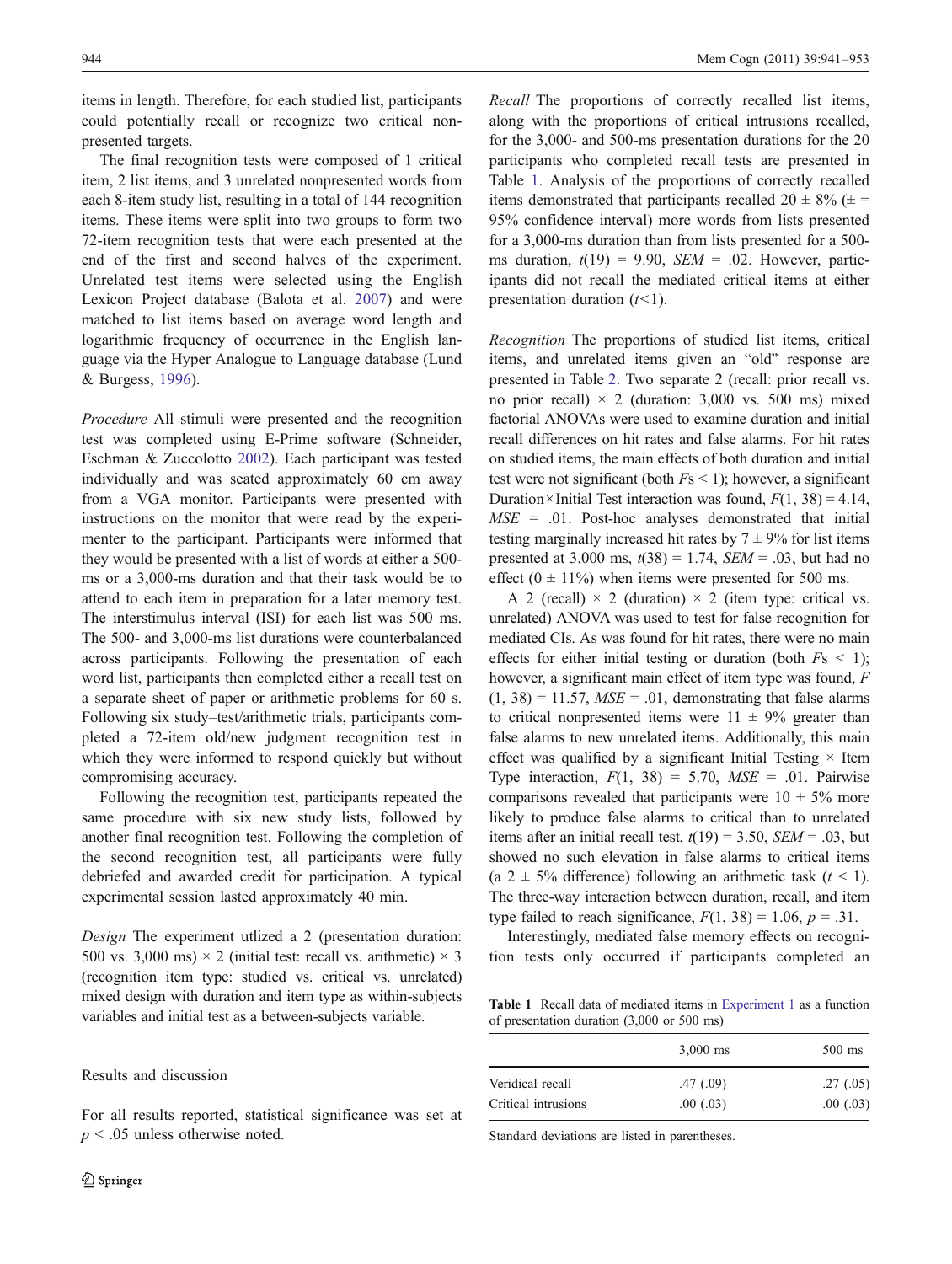<span id="page-4-0"></span>Table 2 Recognition hits (studied items), recognition false alarms (critical nonpresented items and new unrelated items), and corrected critical recognition (critical items minus nonpresented items) of mediated items in [Experiment 1](#page-2-0) as a function of a prior recall test and presentation duration (3,000 or 500 ms)

|                                | $3,000$ ms | 500 ms    |
|--------------------------------|------------|-----------|
| Studied Items                  |            |           |
| Prior recall                   | .75(0.16)  | .70(0.19) |
| No prior recall                | .67(.12)   | .70(0.14) |
| Critical Items                 |            |           |
| Prior recall                   | .31(.27)   | .29(.27)  |
| No prior recall                | .23(.13)   | .26(.12)  |
| Unrelated Items                |            |           |
| Prior recall                   | .19(.23)   | .20(0.23) |
| No prior recall                | .22(.09)   | .22(.10)  |
| Corrected Critical Recognition |            |           |
| Prior recall                   | .12(.19)   | .09(0.16) |
| No prior recall                | .01(.12)   | .04(.10)  |

Standard deviations are listed in parentheses.

immediate recall test after the presentation of the study list. This suggests that participants completing initial recall may have engaged in a type of association-based "retrieval mode" in which they reactivated associative pathways that had been created during encoding (Meade et al., [2007](#page-12-0); Tulving, [1983\)](#page-12-0). Such retrieval-mode processing could have then led to implicit or explicit activation of the mediated CI. For instance, as an individual encodes associatively related information such as a DRM list, the individual creates a network of associatively related concepts that are encoded in addition to the individual items themselves (Anderson & Bower, [1972](#page-11-0)). As individuals complete a memory search, they retrieve not only the specific studied items, but also the network of associates that were active during encoding (Anderson, [1983](#page-11-0); Hutchison & Balota, [2005](#page-12-0); Meade et al., [2007\)](#page-12-0). According to Anderson's ([1983\)](#page-11-0) ACT model, when strong associates of recalled items are activated during retrieval, preexisting associative connections between these items and studied items can give the illusion that such items were studied alongside list items. When sufficient connections exist, an individual may have enough memory evidence to report that an item was presented during an earlier study session.

The use of such a retrieval mode may be particularly relevant to the present experiment, because as participants begin to recall a set of mediated items, they may in turn activate the nonpresented mediators that all converge upon the nonpresented CI, resulting in greater levels of false memory. Therefore, it is possible that the original associative network established during encoding might be strengthened (and perhaps expanded upon) when tested. This may, in turn, produce memory errors that are

associatively related. In fact, Roediger and McDermott [\(1995](#page-12-0)) demonstrated that participants who completed an initial recall test had an increase in false alarms to the associatively related CI on a final recognition test relative to participants who completed arithmetic problems. Although this increase in CI false alarms was strongly related to falsely recalling the CI during initial testing, it is possible that initial testing also increased the associative relationships between the items, thereby inflating false alarms on the subsequent recognition test. This process may be particularly relevant for retrieval mode, in which the associations become reactivated; the completion of an initial test may increase the associative network between study items, resulting in a greater false alarm rate for indirectly associated lures through a nonpresented mediator.

In summary, the present experiment provides evidence for mediated false memories. Presenting participants with unrelated study lists all sharing nonpresented mediators that converge upon a single CI appears to inflate false alarm rates for the CI relative to an unrelated nonpresented item. Furthermore, these data support the notion that associations that occur between list items and nonpresented mediators give rise to false memory effects. Since the list items are not thematically consistent, only associative processes could explain these effects. Interestingly, this false memory effect appears to occur only on a recognition test, since the CI did not intrude for participants taking a recall test; however, it is possible that participants consciously generated the mediated CI during initial recall, but chose not to report it because they knew it was not presented during study. This would suggest that participants later had a source failure during recognition by falsely reporting the CI that had been consciously identified, yet rejected, during initial recall. This possibility was examined in Experiment 2.

# Experiment 2

The primary purpose of Experiment 2 was to examine the possibility that participants might consciously generate the nonpresented CIs during study, but choose not to report them during initial recall. Additionally, Experiment 2 sought to replicate the mediated false recognition effect obtained in [Experiment 1.](#page-2-0)

# Method

Stimuli and procedure The same procedure and stimulus word lists used in [Experiment 1](#page-2-0) were used for Experiment 2, with the following exceptions. First, due to the lack of duration differences found in [Experiment 1](#page-2-0), the presentation duration for all list items was 2,000 ms (500-ms ISI). Second, participants were instructed to guess the critical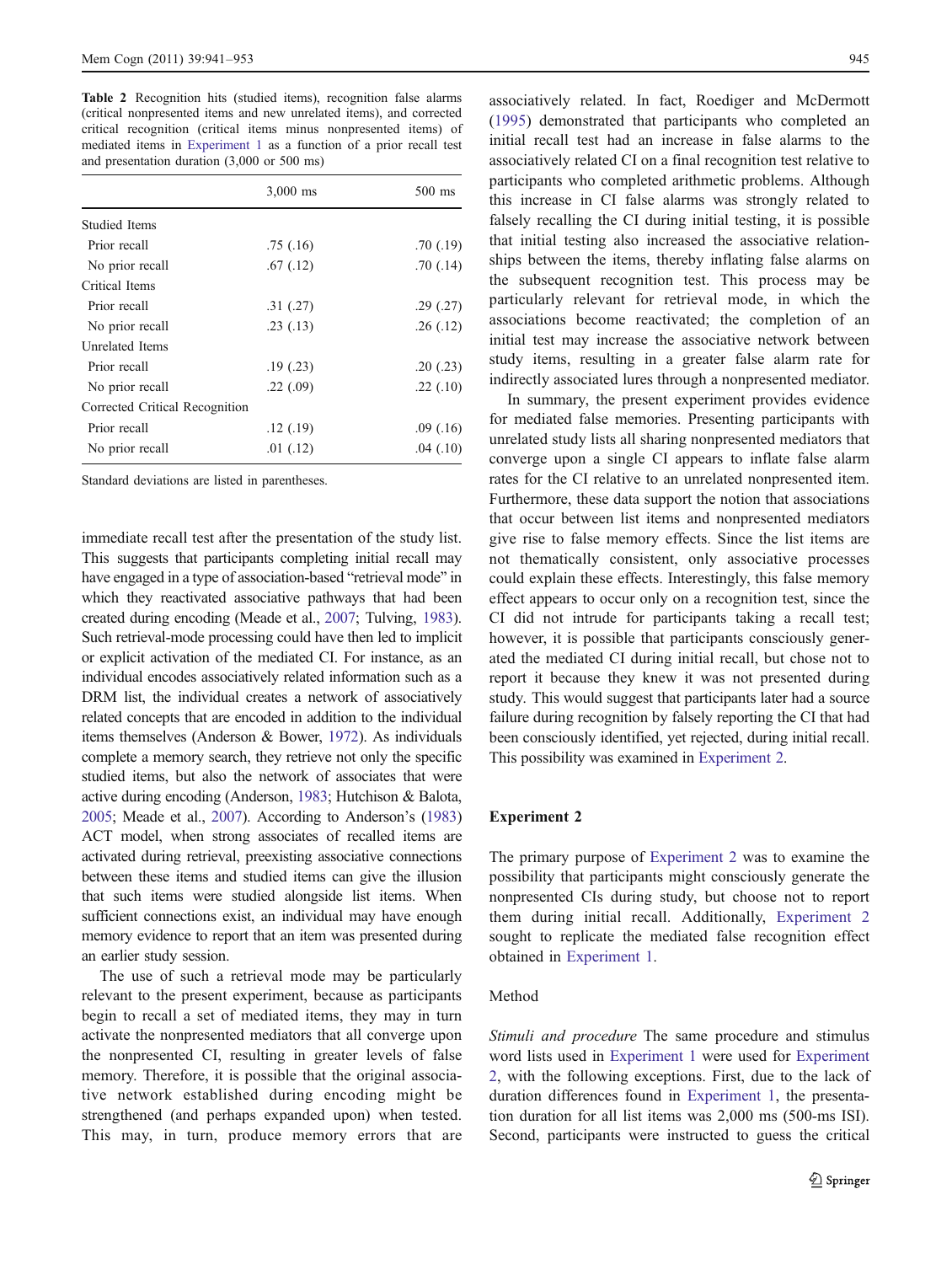nonpresented item following presentation of each word list. Specifically, participants were informed that the first and the last eight items of each list converged upon a single nonpresented word, and they were to try to guess this item. Following each list presentation, participants were given 60 s to report a convergent item for each of the two presented eight-item sublists. This guessing procedure took the place of the recall test and arithmetic problems used in [Experiment 1.](#page-2-0) Participants were required to provide one response for each sublist, resulting in a total of two guesses for each list studied. In addition, participants were also required to provide a confidence rating for each guess, using a four-point scale  $(4 = very confident that this was the$ converging item,  $3 =$  somewhat confident that this was the converging item,  $2 =$  somewhat not confident that this was the converging item,  $1=$  very confident that this was not the converging item). As in [Experiment 1](#page-2-0), participants then completed the identical final recognition test. A typical experimental session lasted approximately 40 min.

Participants Twenty male and female Montana State University undergraduates participated in exchange for partial completion of course credit for an introductory psychology class. All participants were native English speakers with normal or corrected-to-normal color vision.

# Results and discussion

CI guessing The proportions of correctly guessed critical items were calculated by taking the number of correctly guessed critical items divided by the total number of guesses provided. While scoring guess rates, a liberal criterion to score CI identification was used, since participants would often report an item that was synonymous to the nonpresented CI but not report the exact item (i.e., reporting "dim" when the correct CI was "dark"). This criterion was adopted in order to assess the possibility that the participant was conceptually aware of the CI during list presentation. It is important to note that this liberal criterion was not used for the recall tests in our other experiments. As is standard in the DRM literature, items in the recall tests were judged as recalled only if the word itself was recalled, not if a related word was recalled.

Correct guess rates were analyzed by comparing the proportion to zero using a single-sample  $t$  test. As can be seen in Table 3, participants were significantly able to guess the CI about  $5 \pm 2\%$  of the time,  $t(19) = 5.00$ ,  $SEM = .01$ . Therefore, when participants were instructed about the CI prior to the presentation of each list, the CI (or a similar concept) could occasionally be successfully identified. However, even under such instructional conditions, correct identification was a rare occurrence.

Table 3 Proportions of critical items correctly guessed after presentation of mediated word items, as well as recognition hits (studied items), recognition false alarms (critical nonpresented items and new unrelated items), and corrected critical recognition (critical items minus nonpresented items) of mediated items in [Experiment 2](#page-4-0)

| Variable                             |              |
|--------------------------------------|--------------|
| Proportion of guessing critical item | $.05(2.37*)$ |
| Recognition Test                     |              |
| Studied items                        | .80(0.13)    |
| Critical items                       | .43(.15)     |
| Unrelated items                      | .27(.12)     |
| Corrected critical                   | .15(.12)     |
|                                      |              |

Standard deviations are listed in parentheses. Presentation duration was  $2,000$  ms and  $N=20$ .

\*Mean confidence rating, 1–4 scale.

Confidence ratings were also examined for CIs that were correctly and incorrectly guessed; the mean rating for correctly guessed CIs is also reported in Table 3. Participants reported slightly greater confidence for correctly guessed CIs ( $M = 2.37$ ) than for incorrect items ( $M = 1.83$ ); however, this difference was only marginally significant,  $t$  $(31) = 1.78$ ,  $SEM = 0.31$ ,  $p = .09$ . In terms of the scale used to make these judgments, participants were not very confident that their reported guess was correct, and this was similar for both correct and incorrect guesses. Taken together, participants were very seldom able to guess the nonpresented CI, and even these rare correct guesses were made with little confidence. This pattern suggests that the presentation of these stimuli did not bring the mediated CI to mind consciously during initial study.

Recognition Proportions of studied list items, critical items, and unrelated items given an "old" response are presented in Table 3. In order to examine recognition differences, a repeated measures ANOVA was used to assess item type differences. A main effect of item type was found,  $F(2, 38) =$ 120.67,  $MSE = .01$ , demonstrating that differences in the proportions of "old" responses depended on the types of test items. Pairwise comparisons revealed that correct responses to list items were  $53 \pm 8\%$  greater than false alarms to unrelated items,  $t(19) = 13.56$ ,  $SEM = .03$ , and  $37 \pm 8\%$ greater than false alarms to CIs,  $t(19) = 9.85$ ,  $SEM = .03$ . Critically, differences were also found between false alarms for CIs and unrelated items, such that participants were  $15 \pm$ 6% more likely to produce a false alarm to CIs than to unrelated items,  $t(19) = 5.78$ ,  $SEM = .03$ .

One interesting finding from the recognition data in the above experiment is the replication of the initial-testing condition from [Experiment 1](#page-2-0) using different instructions. According to the data, it appears that instructing participants to attempt to guess the nonpresented CI after the presentation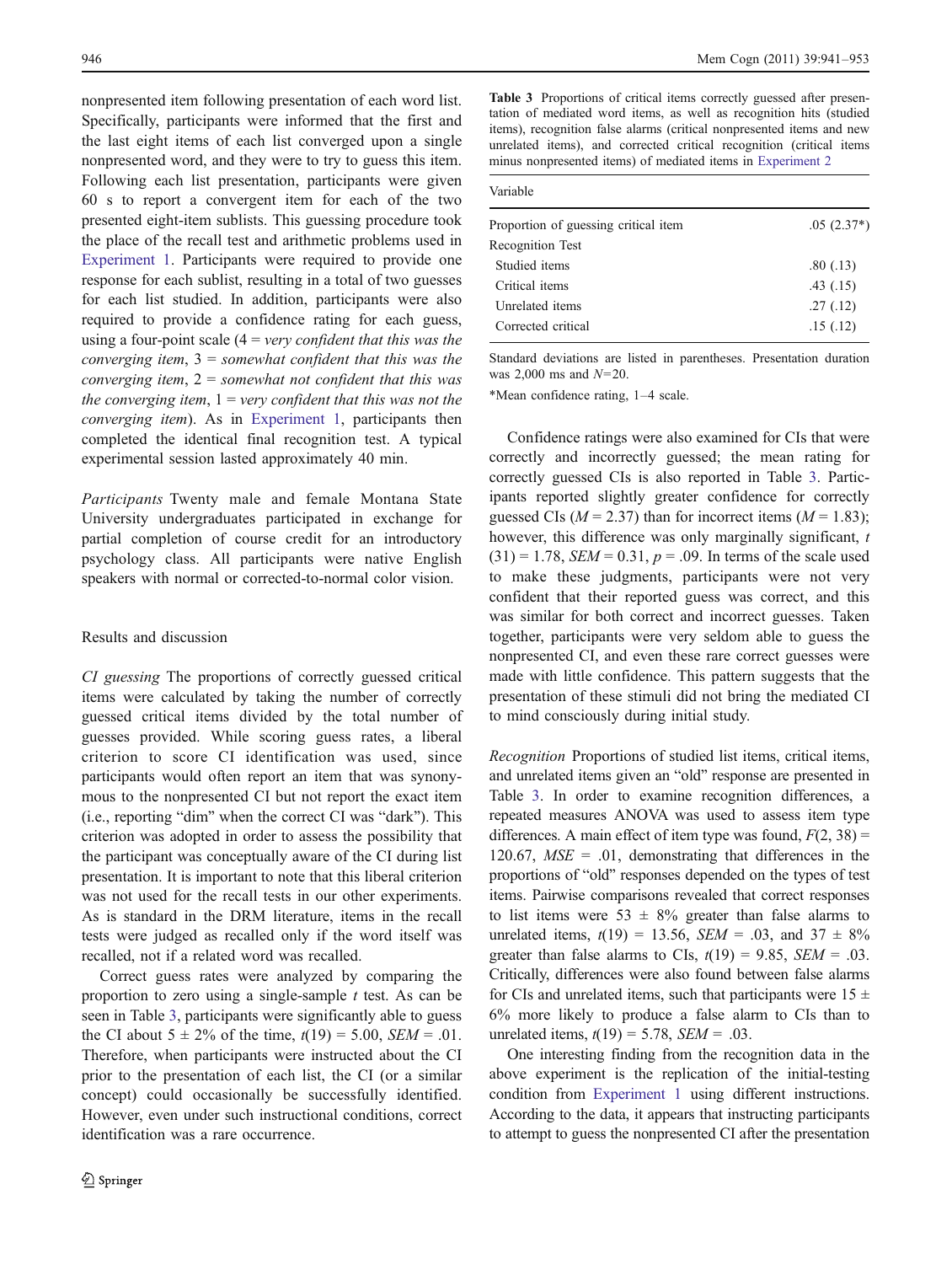<span id="page-6-0"></span>of each mediated list produced a significant false recognition effect similar to when participants completed an initial recall test (cf. Table [2\)](#page-4-0). This pattern suggests that the processes involved in testing and attempting to guess the nonpresented item may be similar, in that they both increase later false recognition. Both completion of a recall test and guessing may have caused participants to engage in a retrieval mode in which the associative activation that was established during list presentation became reactivated during test.

### Experiment 3

One potential issue with the above experiments is that the high levels of false alarms to critical items, relative to unrelated items on the recognition test, may have actually been due to differences in item characteristics. Although unrelated items were carefully selected to control for differences in frequency and word length relative to list items, these unrelated items were not matched to the critical items. Characteristics of certain items have been shown to influence memory performance in both recall and recognition (Cortese, Khanna & Hacker [2010](#page-12-0)), which may mask any performance differences. Indeed, Neely, Johnson, Neill and Hutchison [\(1999](#page-12-0)) demonstrated recognition false alarm differences between critical items and list items even following unrelated study lists, suggesting that part of the traditional "false memory" effect is due simply to differences in item characteristics between the list items and critical items. To control for such potential item confounds, the recognition test was restructured so that critical items from lists that were not viewed by participants were used as unrelated test items during recognition.

# Method

Stimuli and procedure The stimuli and procedure for Experiment 3 were identical to those in [Experiment 1,](#page-2-0) except that all list items were presented for 2,000 ms (500 ms ISI). First, participants only viewed half of the word lists (six 16-item word lists), immediately followed by a 60-s recall test or arithmetic problems, followed by a final recognition test. Additionally, the recognition test was modified from earlier experiments to include different test items, such that participants were tested with one critical nonpresented item from a presented list, one studied list item, one critical item from a nonpresented list, and one list item from a nonpresented list for each of the 12 presented word lists, resulting in a recognition test of 48 total items. A typical experimental session lasted approximately 20 min.

Participants Seventy male and female Montana State University undergraduate students participated in exchange

for partial course credit for an introductory psychology class. All participants were native English speakers with normal or corrected-to-normal color vision.

#### Results and discussion

Recall The proportions of correctly recalled list items, along with the proportions of critical intrusions recalled, for the 35 participants who completed the recall test are presented at the top of Table 4. A single-sample  $t$  test was completed on the proportion of critical intrusions to determine whether the intrusion rate differed significantly from zero. As in [Experiment 1](#page-2-0), participants did not intrude CIs during recall  $(M=0.00)$ , and this proportion did not differ significantly from zero,  $t(34) = 1.445$ ,  $SEM = .01$ ,  $p = .16$ .

Recognition The proportions of studied list items, critical items from studied lists, list items from nonpresented lists, and critical items from nonpresented lists are presented in Table 4. First, to examine differences between the two types of list items, a 2 (recall: prior recall vs. no prior recall)  $\times$  2 (item type: presented list items vs. nonpresented list items) mixed ANOVA was used to examine the proportions of "old" responses given to test items. A main effect of item type was found,  $F(1, 68) = 562.37$ ,  $MSE = .02$ , demonstrating that participants were  $57 \pm 5\%$  more likely to correctly respond "old" to presented list items than to nonpresented list items. The main effect of recall failed to reach significance,  $F \leq 1$ ,

Table 4 Recall proportions for studied items and nonpresented critical items, as well as recognition hits (studied items), recognition false alarms (critical nonpresented items, list items from nonpresented lists, and critical items from nonpresented lists), and corrected critical recognition (critical items minus nonpresented critical items and nonpresented list items) of mediated items in Experiment 3 as a function of prior guessing recall

|                                  | Prior Recall<br>$(N=35)$ | No Prior Recall<br>$(N=35)$ |
|----------------------------------|--------------------------|-----------------------------|
| Recall Test                      |                          |                             |
| Correct recall                   | .35(.10)                 |                             |
| Critical intrusions              | .00(0.03)                |                             |
| Recognition Test                 |                          |                             |
| Studied items                    | .77(0.17)                | .73(.19)                    |
| Critical items                   | .27(.21)                 | .30(.18)                    |
| Nonpresented list items          | .16(0.14)                | .20(.13)                    |
| Nonpresented list critical items | .20(.18)                 | .25(.17)                    |
| Corrected Recognition            |                          |                             |
| List items                       | $.60$ $(.20)$            | .53(.19)                    |
| Critical items                   | .07(0.19)                | .05(.19)                    |
|                                  |                          |                             |

Standard deviations are listed in parentheses. Presentation duration was 2,000 ms.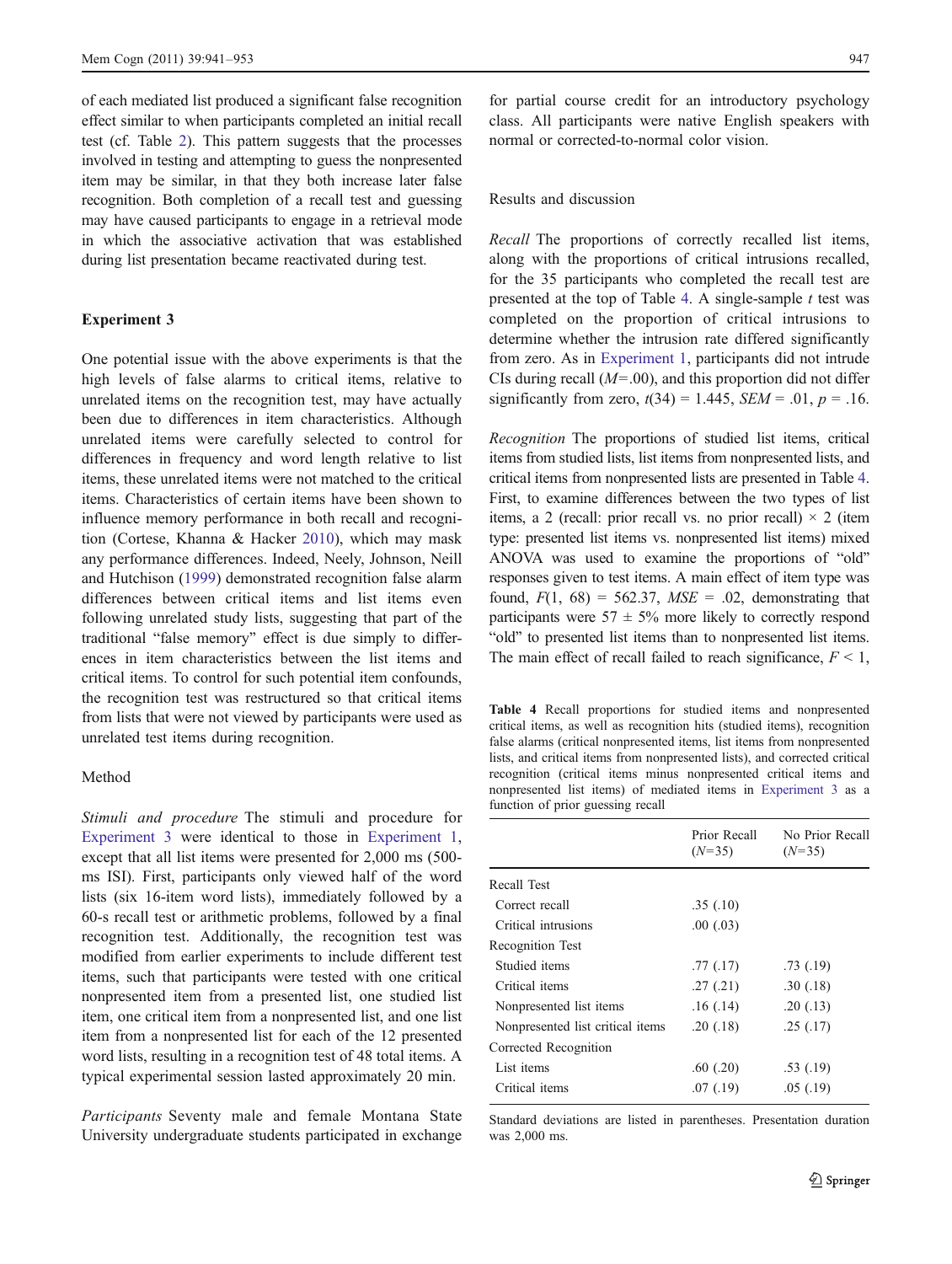as did the interaction between item type and recall,  $F(1, 68) =$ 2.69,  $MSE = .02$ ,  $p = .11$ , demonstrating that differences in list items were not contingent upon whether or not participants completed an initial recall test. The lack of differences between recall conditions does not replicate the testing differences in [Experiment 1,](#page-2-0) but the data are numerically in the same direction.

Critically, to determine differences between "old" responses between CIs from presented and from nonpresented lists, a 2 (recall: prior recall vs. no prior recall)  $\times$  2 (item type: presented list critical items vs. nonpresented list critical items) mixed ANOVA was used. Importantly, a main effect of item type was found,  $F(1, 68) = 7.96$ ,  $MSE = .02$ , demonstrating that "old" responses given to CIs from presented word lists were  $6 \pm 5\%$  greater than "old" responses given to CIs from nonpresented lists, confirming that mediated false memory effects were not simply due to item differences between CIs. Somewhat surprisingly, however, the main effect of recall failed to achieve significance ( $p = .31$ ), since the completion of a recall test did not elevate the probability of "old" responses to CIs. This pattern of results is inconsistent with [Experiment 1,](#page-2-0) although similar to the pattern for list items; the pattern is also numerically consistent with [Experiment 1.](#page-2-0) The interaction between item type and recall failed to reach significance,  $F < 1$ .

One additional finding of interest in the present study is the difference in false alarm rates between the two types of unrelated items from nonpresented lists. As mentioned above, the impetus for this experiment was to determine whether false memory effects could potentially be masked by item differences found between critical items. Although data from the present experiment effectively demonstrate that item effects alone cannot account for increased false recognition of CIs, there was evidence for an influence of item characteristics on "old" responses to nonpresented stimuli. Specifically, the participants were  $4 \pm 2\%$  more likely to incorrectly respond "old" to nonpresented critical items than to nonpresented list items,  $t(69) = 2.20$ ,  $SEM = .02$ , which suggests that false alarm differences may be due in part to the lexical characteristics of the items themselves, inducing participants to erroneously report having studied the item previously.

#### General discussion

Several findings from the present series of experiments were

participants completed a recall test, and further, these CIs were not guessed even when participants were explicitly informed about the relationship between the word list and the nonpresented item in [Experiment 2](#page-4-0), suggesting that the structure of mediated word lists did not allow for conscious generation of the CI. Most importantly, false memory effects did occur, but only on a final recognition test, where participants were more likely to produce false alarms to the nonpresented CI than to unrelated items. Finally, this effect occurred even when item effects were controlled.

This study is the first to report an increase in false alarms for critical nonpresented items using word lists that contain no associations between list items themselves and no direct association between study items and the CI. We suggest that the cause of the mediated false memories with these lists is due to spreading activation processes. Specifically, as participants are studying a word list, they not only encode each specific item, but also encode the associative semantic network, which includes related concepts. By using mediated study items that are indirectly related to a single CI, this CI also becomes encoded through association. When an individual becomes actively engaged in retrieval-mode processes through which the specific studied items become reactivated along with the associative network created during encoding, this reactivation gives rise to false memories that do not share a direct association with studied items.

Two potential moderators that were demonstrated to have unreliable effects in inflating or deflating mediated false memories were presentation duration and implied warnings. In [Experiment 1](#page-2-0), no differences were found between presentations of 3,000 and 500 ms, which suggests that mediated spreading activation processes occur relatively quickly. In [Experiment 2,](#page-4-0) participants were informed of the experimental purpose followed by a final recognition test. These instructions made participants aware of the relationship with the CI, which could have been an implied warning. Nonetheless, false alarms to CIs were elevated in this experiment, similar to the initial-testing condition in [Experiment 1](#page-2-0). It is possible, however, that a more explicit warning of the false memory effect and that nonpresented CIs might be presented on the recognition test could have differentially affected false memories, and participants may then have been able to effectively monitor the source of the activated CI, thus reducing false alarms.

The mediated nature of the list items and CIs provided evidence that the associative network created during encoding was reactivated during retrieval, which elevated false alarm rates to CIs relative to control items. Furthermore, this retrieval-mode process was not sensitive to the quality of the original memory for the specific study items, since false alarms to the activated CIs were the same across study durations in [Experiment 1.](#page-2-0) However, encoding durations did play a role in both correct recall and hit rates on final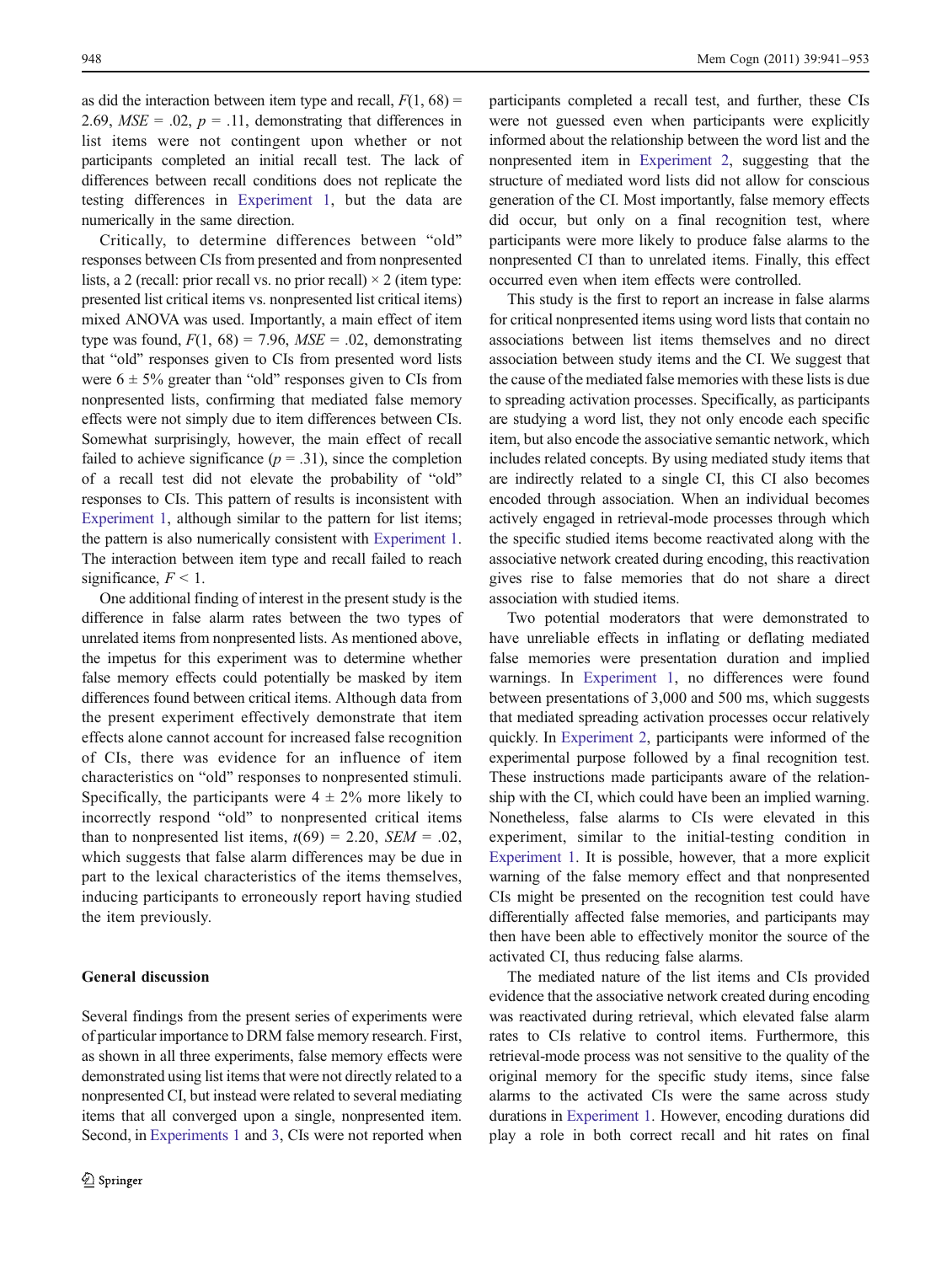recognition tests, since these measures were diminished with less encoding time. Therefore, it is probable that mediated association and encoding duration influence independent processes. Although this possibility was not a focus in the present study, the dissociation between hit rates and false alarms in regard to encoding durations is interesting.

Additionally, this study found item differences in false alarms between nonpresented CIs and nonpresented unrelated items that were initially used for control items. [Experiment 3](#page-6-0) demonstrated that not only were false alarms to CIs from studied lists reliably greater than false alarms to CIs from nonstudied lists, but that false alarms to CIs from nonstudied lists were also reliably greater than false alarms to unrelated items from the nonpresented lists. This pattern demonstrates that specific characteristics of the items used can differentially influence the probability at which participants respond "old" (cf. Cortese et al., [2010](#page-12-0), for a review of item characteristics and their tendency to influence hit rates and false alarms on recognition tests).

Furthermore, these experiments effectively examined the associative activation and gist extraction hypotheses of episodic false memory. Our word lists were engineered such that individual items did not share a common gist theme, but instead were associatively related to mediators that were then associatively related to the nonpresented CI. If gist extraction processes were to play a role in episodic false memory, then thematic consistency would have to be present. In all three experiments, we found significant false recognition for the CI relative to control items using lists lacking a common theme. Therefore, only the associative activation account could successfully predict this pattern. These data support findings reported by Hutchison and Balota ([2005](#page-12-0)) and Howe, Wimmer, Gagnon and Plumpton [\(2009\)](#page-12-0).

It is important to note that, although these data support associative activation, they cannot effectively rule out gist extraction processes when a consistent theme is present. For instance, when a consistent theme between study items is available, both associative processes and gist extraction could be in effect. In order to entirely rule out gist extraction processes, researchers would have to demonstrate a lack of false memories using stimuli that are thematically consistent but that lack any associative relationships, either direct or indirect. This endeavor of creating stimuli possessing a consistent theme and no associative relationships would be difficult to accomplish, if not impossible. Therefore, these experiments effectively demonstrate that false memories can occur in the absence of gist extraction through associative activation processes, but cannot entirely rule out gist extraction when themes between study items are present.

Recent studies have also attempted to partial out the contributions of gist retrieval and associative mechanisms. For instance, Brainerd et al. ([2008](#page-12-0)) reexamined the

variables used in Roediger et al.'s [\(2001\)](#page-12-0) regression analysis to predict false memories in the DRM paradigm, and they added several new semantic variables for both studied items and CIs. Using a factor analysis, the semantic variables of familiarity and meaningfulness loaded highly with false recall and false alarms for CIs on the same factor, which is consistent with the notion that intrusions and false alarms of the CI involve the retrieval of semantic information. However, BAS also loaded highly on this factor, once again highlighting the importance of associative relationships between studied items and CIs for this illusory effect. Because association strength in association norms is confounded with semantic similarity (Hutchison, [2003](#page-12-0)), the authors suggested that this associative pattern may have been due to the semantic relations between study items and the CI rather than to associative connections.

However, the factor-analytic approach used by Brainerd et al. [\(2008](#page-12-0)) presents a problem for their strong conclusions. The rationale for the use of a factor analysis was to reduce the complications of muliticollinearity that potentially occur with regression analyses; however, this method restricted the ability to determine the individual contributions of specific factors, and no effort was made to examine the effects of BAS while controlling for the CI semantic factors of familiarity/meaningfulness, or vice versa. In contrast, a regression analysis would have been more likely to identify the relative and unique contributions of each variable in predicting false memory.

Another purpose of the present study was to examine how completing an initial recall test could influence false alarm rates on a final recognition test. If an initial test embellishes upon and strengthens the associative network created during encoding, one would expect that mediated CI false alarms would increase when participants completed the initial recall test rather than arithmetic problems. Evidence supporting this rationale was found in [Experiment 1](#page-2-0), in which inflated CI false alarms were demonstrated by participants completing an initial recall test; however, in [Experiment 3](#page-6-0), no significant difference was found between recall conditions. A 2 (recall: prior recall vs. no prior recall)  $\times$  2 (item type: critical vs. unrelated items) mixed ANOVA was used to examine the overall effect of initial testing, collapsing across [Experiments](#page-2-0) [1](#page-2-0) and [3.](#page-6-0) Nonpresented critical items were used as unrelated items for [Experiment 3.](#page-6-0) A main effect of item type was found,  $F(1, 108) = 16.04$ ,  $MSE = .02$ , demonstrating that false alarms to CIs were  $7 \pm 3\%$  greater than false alarms to unrelated items; however, the interaction between recall and item type failed to reach significance,  $F(1, 108) = 1.84$ ,  $p =$ .18, demonstrating that the completion of an initial test did not increase false alarms to CIs when collapsing across experiments. This pattern is likely due to the lack of initialtest differences in the results of [Experiment 3,](#page-6-0) which was not altered when combined with the significant testing difference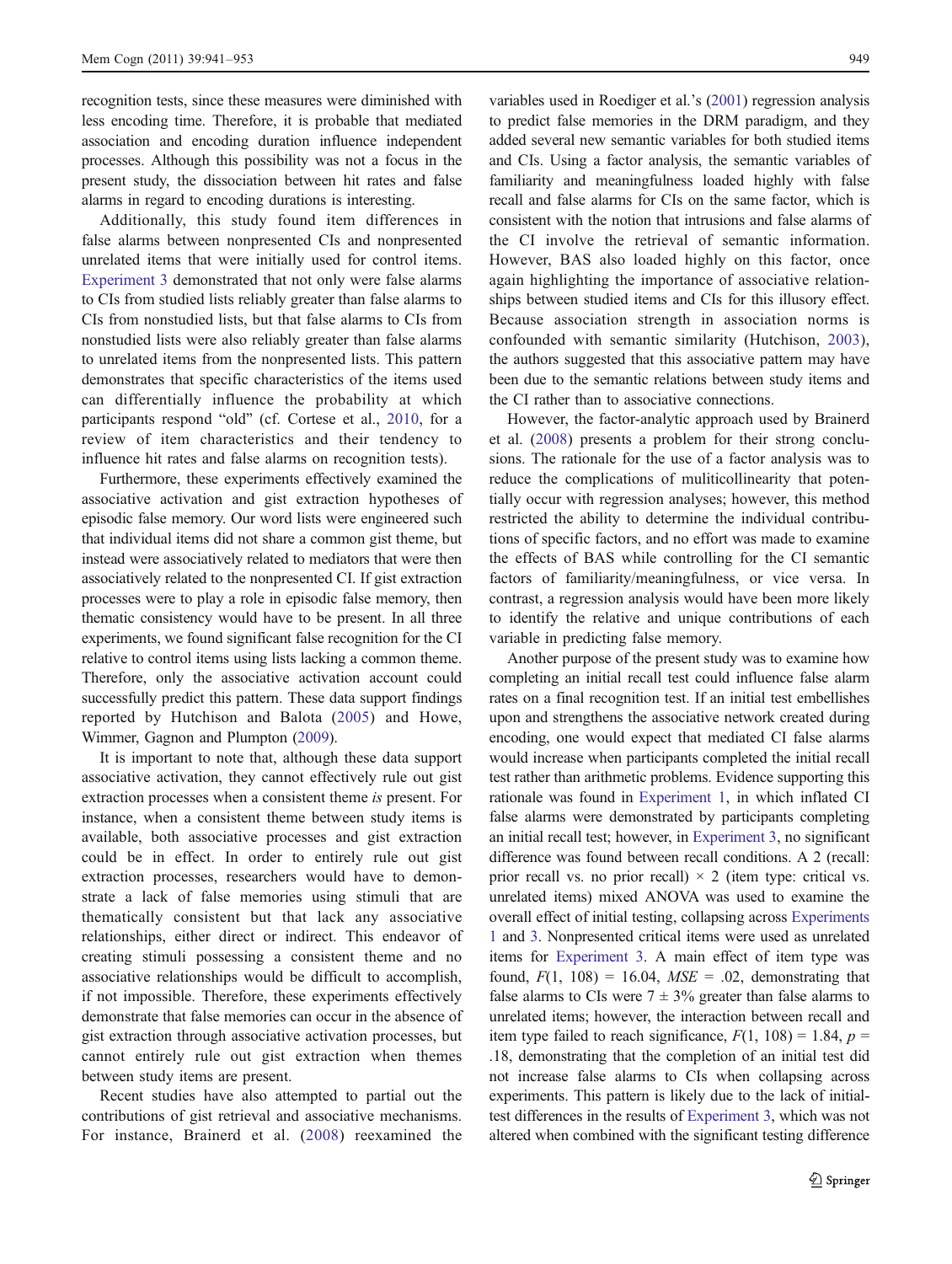found in [Experiment 1.](#page-2-0) Future research will need to explore whether this effect is truly conditionalized on the completion of a prior recall test or attempting to guess the CI after study.

While the influence of a recall test may affect subsequent recognition, attempting to guess the CI may also play a role in subsequent recognition performance. To explore this possibility, cross-experimental analyses examining the differences in corrected false recognition to CIs revealed that attempting to guess the CI did not elevate these false alarms relative to completing a recall test. Although participants attempting to guess CIs in [Experiment 2](#page-4-0) numerically increased CI false alarms ( $M = .15$ ), this increase was not reliably greater than [Experiment 1](#page-2-0) ( $M = .11$ ) or 3 ( $M = .11$ ) when nonpresented list items were used as a control.

To the extent that guessing or completing an initial recall test influences mediated false memories, it is possible that as participants study a mediated word list, they generate some of the associatively related mediators that directly converge upon the nonpresented CI. To explore this possibility, we examined whether the nonpresented mediators intruded during recall (Exps. [1](#page-2-0) and [3](#page-6-0)) or whether the participants guessed the nonpresented mediators during the guessing procedure (Exp. [2](#page-4-0)). In both cases, participants rarely produced these mediators, either during recall testing or when guessing (less than 1% of total responses in all experiments), and therefore it is unlikely that conscious awareness of the mediators is the cause of this increased effect.

One caveat worth noting is the relatively small false memory effects with mediated lists, relative to the robust effects found within the DRM paradigm. In fact, although the demonstration of false recognition in the absence of study themes is evidence against fuzzy-trace theory, the reduction in false memory relative to typical DRM paradigms is consistent with this theory. Specifically, fuzzy-trace theory suggests that the greater thematic consistency of DRM lists should lead to greater false memory effects than the weak ones found using the present mediated lists. Similarly, finding mediated false memory on recognition but not recall tests may also demonstrate the importance of theme availability for CI intrusions in recall. Alternatively, the strong BAS and thematic consistency in standard DRM lists might cause the critical item to come to mind consciously, whereas the study lists in the present experiment were all seemingly unrelated, creating more implicit activation of the CI. Unfortunately, however, because type of test is confounded with retention interval in the present paradigm, it is unknown whether the lack of false mediated recall is due to the type of test itself or to participants' memory strength for the presented material relative to the CI. Future studies that include a final recall test and/or immediate recognition tests would help clarify potential differential effects of mediated lists on false recall versus recognition.

Importantly, however, the associative activation hypothesis also predicts reduced false memory for mediated lists, due to

the considerable reduction in associative strength found with mediated items relative to the more direct associations in DRM lists. If we examine the Roediger et al. ([2001](#page-12-0)) regression data from standard DRM lists, false recall for the 8 lists with a BAS of .01 or lower was only 9%, which is greatly reduced relative to the 34% obtained for the other 46 lists. Although 9% is certainly above our present mediated rate of 0%, BAS was still above zero in those lists, and forward associative strength (from the CI to the list items) averaged .04. Similar to the recall data, the false alarm rate for the 8 weak BAS standard DRM lists was 42%, which is in between the 62% obtained for their other 46 lists and the rates in the present study (.25–.31, .43, and .27–.30 for the conditions in our Exps. [1](#page-2-0)–[3,](#page-6-0) respectively).

In addition, in standard DRM lists, the CI often serves as a mediator connecting list items (e.g., bed–sleep–rest), allowing for more CI activation, especially when participants engage in relational processing, as they are more likely to do when expecting a recall test (Hunt & Einstein, [1981](#page-12-0)). This may occur even for weak-BAS lists (e.g., fast– swift–Jonathan or light–lamp–shade) in which the CI would not normally be the first item to come to mind on the basis of any single list item alone. This type of associative linking between list items was described in detail in Anderson and Bower's [\(1972](#page-11-0), [1973](#page-11-0)) FRAN and HAM models. Within this framework, participants create associative pathways during study that connect list items to one another, and these pathways often contain related but nonpresented items. This allows associated items to become entrenched within the associative network established during study. This pathway-marking process is conceptually similar to fuzzy-trace theory's gist extraction, except that pathway marking focuses on identifying connections between two list items rather than searching for an overall gist-acrossthe-list. Importantly, either of these processes should only occur with standard, rather than mediated, DRM lists.

Finally, in the present paradigm participants were presented with one list made up of two sublists that each converged upon independent CIs. This type of presentation could have weakened either gist extraction or associativebased encoding processes. It is hoped that future studies will expand upon the present paradigm so we may understand more thoroughly the necessity of thematic consistency versus associations in producing false memory.

In sum, the present experiments are the first to examine memory errors using stimuli lacking a direct relationship to a CI. When stimuli were related to mediators that directly converged upon a nonpresented CI, the evidence demonstrated an increase in false alarms for CIs. This finding demonstrates that mediated associations can create false memory errors even in the absence of thematic gist, therefore providing evidence for associative activation processes in the formation of episodic false memories.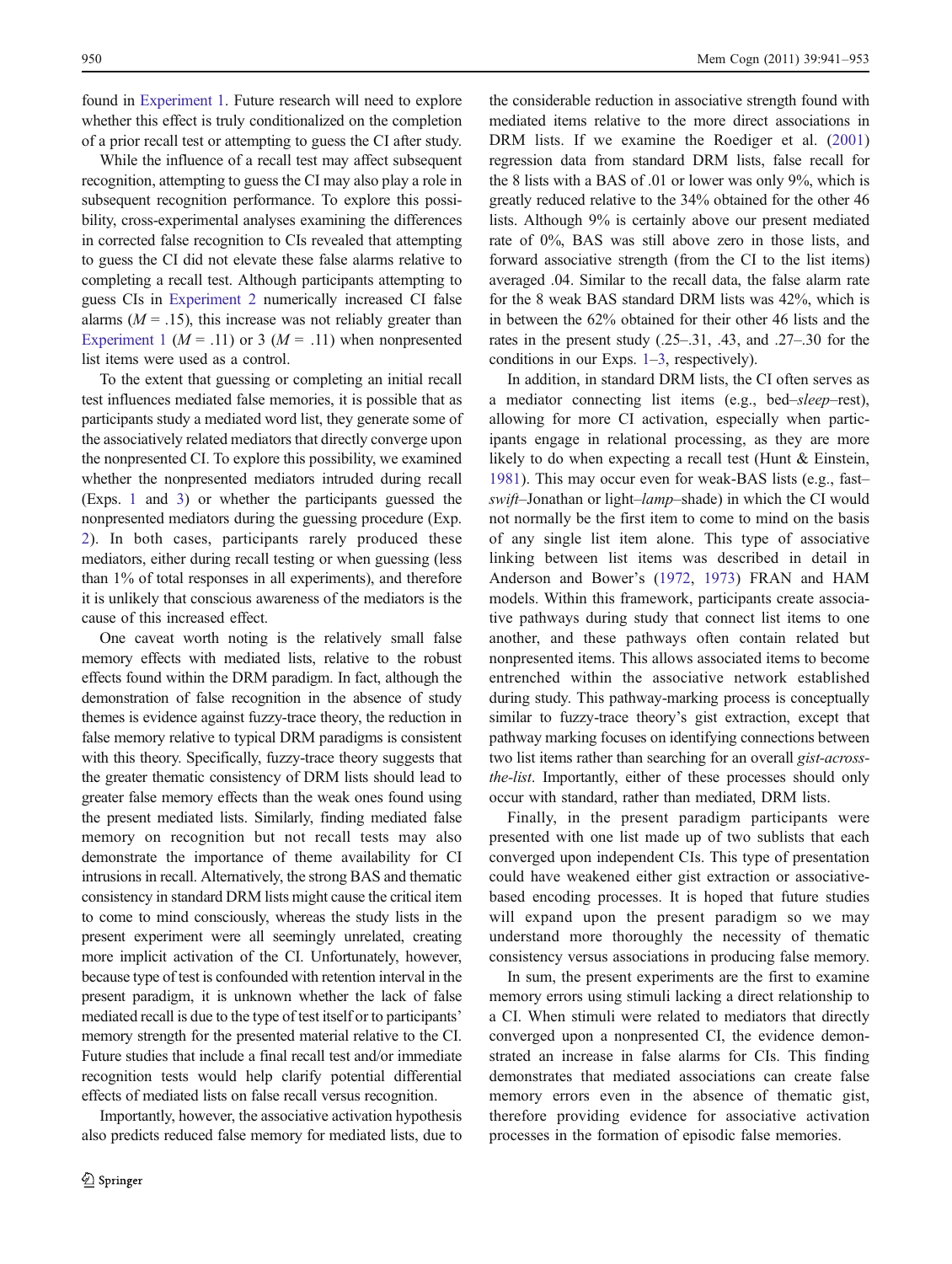# Appendix

|                | font, and mediators are presented in italics |                 |                 |               |                 |
|----------------|----------------------------------------------|-----------------|-----------------|---------------|-----------------|
| <b>Stripes</b> |                                              | Box             |                 | Quiet         |                 |
| Zoo            | Zebra                                        | Parcel          | Package         | Still         | Silent          |
| Plain          | Plaid                                        | Temper          | Fuse            | Talk          | Whisper         |
| Official       | Referee                                      | Stamp           | Mail            | Bashful       | Shy             |
| Possum         | Raccoon                                      | Warehouse       | Storage         | Waterfall     | Peaceful        |
| Concrete       | Solid                                        | Vote            | <b>Ballot</b>   | Obvious       | <b>Discreet</b> |
| <b>Stink</b>   | Skunk                                        | Pliers          | Tool            | Volume        | Loud            |
| Point          | Dot                                          | Bouillon        | Cube            | Code          | <b>Secret</b>   |
| Banner         | Flag                                         | <b>Brawl</b>    | Fight           | Patience      | Calm            |
| <b>Bubbles</b> |                                              | <b>Necklace</b> |                 | <b>Smell</b>  |                 |
| Explode        | <b>Burst</b>                                 | Ear             | Earring         | Musty         | <b>Odor</b>     |
| Kettle         | Boil                                         | Link            | <b>Bracelet</b> | Pine          | Scent           |
| Chew           | Gum                                          | Valuable        | Jewelry         | Possum        | Skunk           |
| Robe           | Bath                                         | Giraffe         | Neck            | Cigar         | <b>Stink</b>    |
| Lather         | Soap                                         | Whip            | Chain           | Scratch       | Sniff           |
| Whistle        | Blow                                         | Wit             | Charm           | Cologne       | Perfume         |
| Tide           | Detergent                                    | Medal           | Gold            | Essence       | Fragrance       |
| Teeth          | Gums                                         | Prism           | Crystal         | Ban           | Deodorant       |
| <b>Glass</b>   |                                              | <b>Drink</b>    |                 | <b>Kick</b>   |                 |
| Frail          | <b>Breakable</b>                             | Shrimp          | Cocktail        | Shoe          | <b>Boot</b>     |
| Pane           | Window                                       | Saloon          | Bar             | Goal          | Soccer          |
| Saucer         | Cup                                          | Slurp           | Sip             | Fist          | Punch           |
| Cookie         | Jar                                          | Quench          | <b>Thirst</b>   | Touchdown     | Football        |
| Fracture       | <b>Break</b>                                 | Plates          | Cups            | Stubborn      | Mule            |
| Delicate       | Fragile                                      | Caffeine        | Coke            | Pail          | <b>Bucket</b>   |
| Promise        | <b>Broken</b>                                | Wrench          | Screwdriver     | Spank         | Slap            |
| Cork           | <b>Bottle</b>                                | Hut             | Straw           | Deer          | <b>Buck</b>     |
| <b>Sweet</b>   |                                              | Color           |                 | <b>Cotton</b> |                 |
| Bee            | Honey                                        | Marker          | Crayon          | <b>Slacks</b> | Polyester       |
| Cane           | Sugar                                        | Reading         | Rainbow         | Material      | Fabric          |
| Lollipop       | Candy                                        | Drag            | Race            | Powder        | Puff            |
| Adorable       | Cute                                         | Plum            | Purple          | Sheep         | Wool            |
| Fudge          | Chocolate                                    | Curtain         | Shade           | Plush         | Fluffy          |
| Polite         | Nice                                         | Clear           | Vivid           | Peach         | $Fuzz$          |
| Pancakes       | Syrup                                        | Art             | Paint           | Satin         | Silk            |
| Sincerity      | Kindness                                     | Preference      | Favorite        | Rag           | Cloth           |
| Dance          |                                              | <b>Cheese</b>   |                 | Snow          |                 |
| Graceful       | <b>Ballet</b>                                | <b>Noodles</b>  | Macaroni        | Slope         | Ski             |
| Tuxedo         | Prom                                         | Chili           | Crackers        | Reindeer      | Sleigh          |
| Pat            | Tap                                          | Hut             | Cottage         | Corn          | Flake           |
| <b>Blues</b>   | Jazz                                         | Cauliflower     | <b>Broccoli</b> | Coat          | Frost           |
| Hoop           | Hula                                         | Pepperoni       | Pizza           | Dig           | Winter          |

Table 5 The eight-item study lists and corresponding mediators used in [Experiments 1](#page-2-0)–[3](#page-6-0). CIs are listed in bold, study list are presented in normal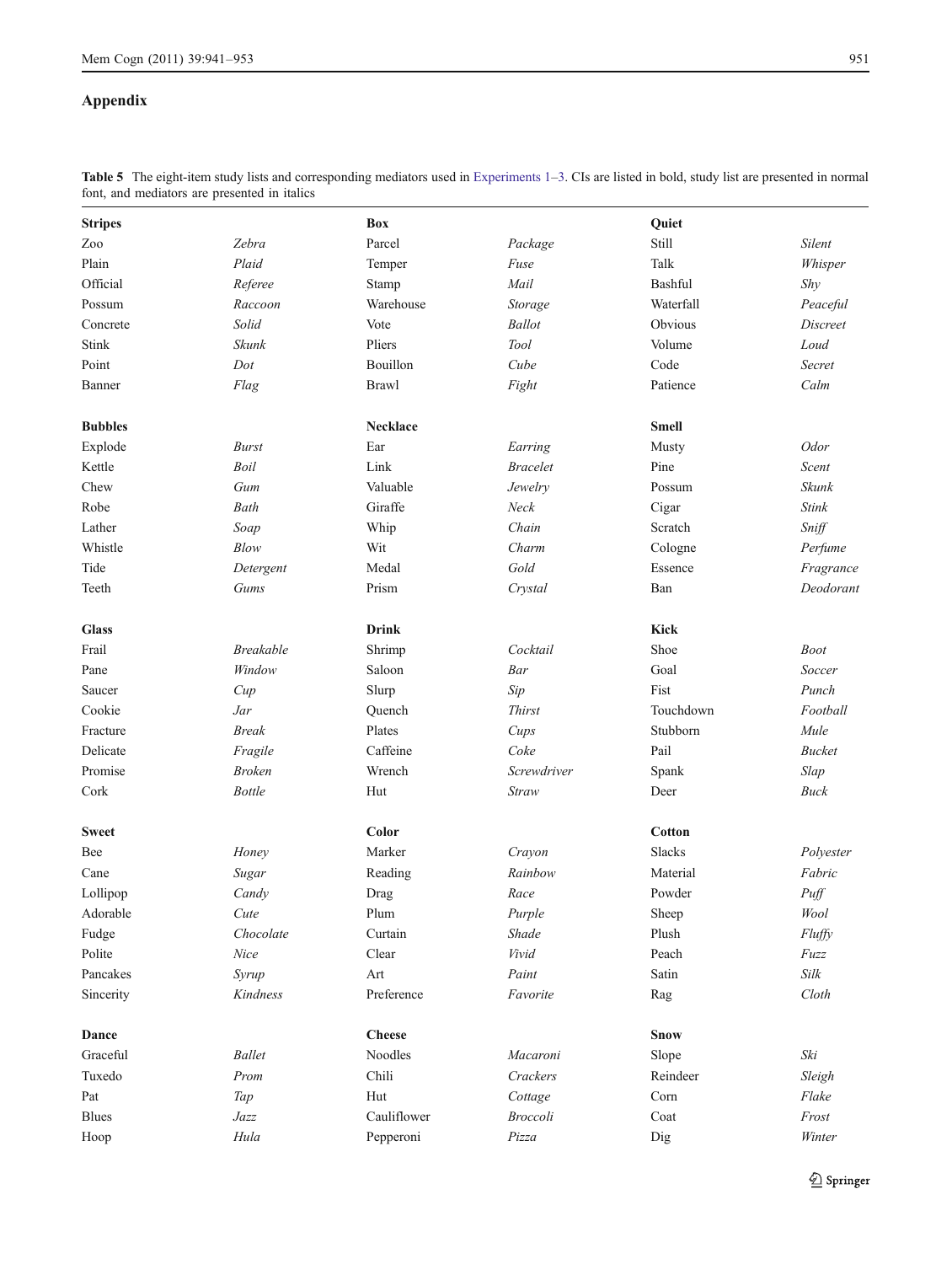# <span id="page-11-0"></span>Table 5 (continued)

| Hymn          | Song        | Turkey       | Ham             | Umbrella       | Shovel           |
|---------------|-------------|--------------|-----------------|----------------|------------------|
| Member        | Club        | Rat          | Mouse           | Thaw           | Rainbow          |
| Act           | Perform     | Grill        | Hamburger       | Climber        | Melt             |
| Finger        |             | Hair         |                 | <b>Dark</b>    |                  |
| Glove         | Hand        | Fingernail   | <b>Clippers</b> | Bulb           | Light            |
| Hitchhike     | Thumb       | Itch         | Lice            | Bat            | Cave             |
| <b>Brass</b>  | Knuckle     | Honey        | Comb            | Underground    | Tunnel           |
| Feet          | <b>Toes</b> | Flex         | Shampoo         | Noon           | Midnight         |
| Hammer        | Nail        | Bandana      | Headband        | Sun            | Tan              |
| Unit          | Digit       | Flakes       | Dandruff        | Fade           | Dim              |
| Movie         | Flick       | Foam         | Mousse          | Curtain        | <b>Shade</b>     |
| Tweezers      | Splinter    | Eagle        | <b>Bald</b>     | White          | <b>Black</b>     |
| Grape         |             | <b>Clock</b> |                 | Hot            |                  |
| Jungle        | Vine        | Snooze       | Alarm           | Chill          | Cold             |
| <b>Nuts</b>   | Raisin      | Moment       | Time            | Thermometer    | Temperature      |
| <b>Bitter</b> | Sour        | Snap         | Click           | Refreshing     | Mile             |
| <b>Beetle</b> | Juice       | Flea         | <b>Tick</b>     | <b>Blaze</b>   | Cool             |
| Violet        | Purple      | Observe      | Watch           | Range          | Fire             |
| Peanut Butter | Jelly       | Counter      | Clockwise       | <b>Blanket</b> | <b>Stove</b>     |
| Seasoning     | Flavor      | Doorbell     | Chime           | Radiator       | Warm             |
| Traffic       | Jam         | Curved       | Winding         | Toaster        | Heat             |
| <b>Slick</b>  |             | Feather      |                 | <b>Island</b>  |                  |
| Clever        | Sly         | Asphalt      | Tar             | Explorer       | <i>Adventure</i> |
| Suds          | Soap        | Geese        | <b>Birds</b>    | Hula           | Hawaii           |
| Secretive     | Sneaky      | Tribe        | Indian          | Pearl          | Harbor           |
| Petroleum     | Vaseline    | Buffalo      | Wings           | Climate        | Tropical         |
| Daring        | Cunning     | Hard         | Soft            | Chest          | Treasure         |
| Snail         | Slimy       | Cushion      | Pillow          | Secluded       | <b>Isolated</b>  |
| Seal          | Otter       | Fried        | Chicken         | Outlet         | Inlet            |
| Seller        | Salesman    | Pigeon       | Dove            | Shack          | Hut              |

Critical items are listed in bold; nonpresented mediators are listed in italics.

#### References

- Anderson, J. R. (1983). A spreading activation theory of memory. Journal of Verbal Learning and Verbal Behavior, 22, 261–295. doi[:10.1016/S0022-5371\(83\)90201-3](http://dx.doi.org/10.1016/S0022-5371(83)90201-3)
- Anderson, J. R., & Bower, G. H. (1972). Recognition and retrieval processes in free recall. Psychological Review, 79, 97–123. doi[:10.1037/h0033773](http://dx.doi.org/10.1037/h0033773)
- Anderson, J. R., & Bower, G. H. (1973). Human associative memory. Washington, DC: V. H. Winston.
- Balota, D. A., & Lorch, R. F. (1986). Depth of automatic spreading activation: Mediated priming effects in pronunciation but not in lexical decision. Journal of Experimental Psychology. Learning, Memory, and Cognition, 12, 336–345. doi[:10.1037/0278-7393.12.3.336](http://dx.doi.org/10.1037/0278-7393.12.3.336)
- Balota, D. A., Yap, M. J., Cortese, M. J., Hutchison, K. A., Kessler, B., Loftus, B., et al. (2007). The english lexicon project: A user's guide. Behavior Research Methods, 39, 445–459.
- Bäulm, K. H., & Kuhbandner, C. (2003). Retrieval-induced forgetting and part-list cuing in associatively structured lists. Memory & Cognition, 31, 1188–1197.
- Bousfield, W. A. (1953). The occurrence of clustering in recall of randomly arranged associates. The Journal of General Psychology, 49, 229–240.
- Brainerd, C. J., & Reyna, V. F. (1990). Gist is the grist: Fuzzy-trace theory and the new intuitionism. Developmental Review, 10, 3– 47. doi:[10.1016/0273-2297\(90\)90003-M](http://dx.doi.org/10.1016/0273-2297(90)90003-M)
- Brainerd, C. J., & Reyna, V. F. (2002). Fuzzy-trace theory and false memory. Current Directions in Psychological Science, 11, 164– 169. doi:[10.1111/1467-8721.00192](http://dx.doi.org/10.1111/1467-8721.00192)